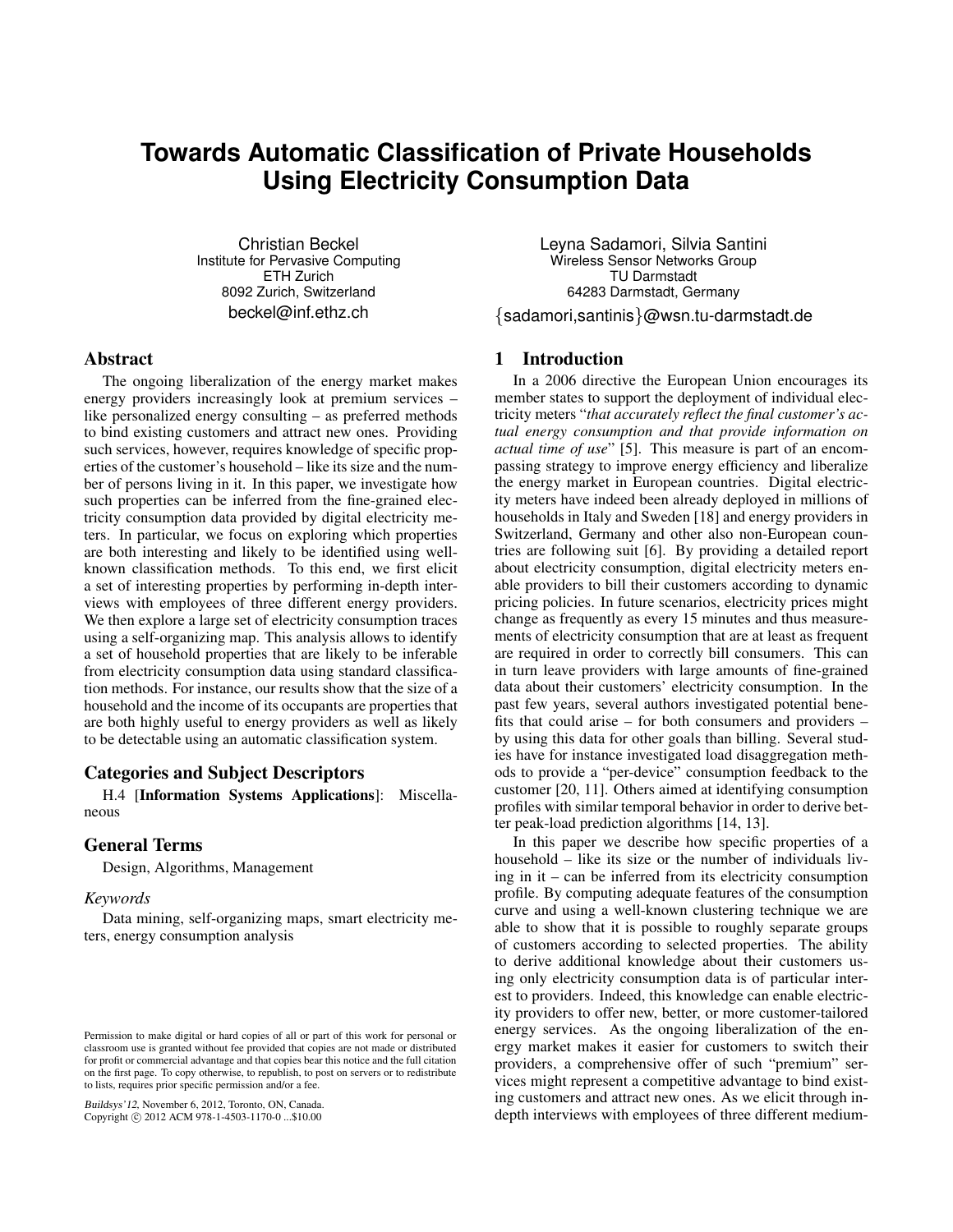size Swiss energy providers, an important example of such additional services is represented by energy consulting. Customers of several European energy providers can already request such a consulting service in order to survey their household and identify ways to reduce their energy consumption.This can often be achieved simply by replacing inefficient devices but also by discovering incorrect wirings that can make a customer pay for its neighbor's hyperactive boiler. As a consequence of the current political pressure towards an overall more thrifty usage of energy resources, providers are also starting to offer energy consulting services for free to their customers. In this scenario, the more the provider knows about its customers, the better it can select those most likely to be interested in a consulting session and those that can gain the most out of it. As also elicited through our interviews, however, energy providers often know very little about their private customers. Gathering additional information about customers' households using only the already available consumption data can thus significantly improve the ability of a provider to offer valuable premium services to its customers. Clearly, in order to use the electricity consumption measurements to other goals than billing, energy providers will need to carefully inform their customers and request the possibly necessary permissions. Nonetheless the possibility to automate the process of discovering significant properties of a household remains a very attracting solution with respect to  $-$  or even in combination with  $$ customer surveys.

To investigate the possibility to automatically classify private households using traces of electricity consumption data, we performed a preliminary study using traces from more than 3,000 private households. The traces contain measurements at a 30-minute granularity and have been collected for a period of more than 1.5 years. Ground-truth information about the properties of the households – including household size, number of occupants, type of heating, etc.  $-$  is also available. The complete data set has been collected in the context of a smart metering study conducted by the Irish Commission for Energy Regulation (CER) and has been recently made available to the public.<sup>1</sup> The availability of such a rich and large data set makes it possible – to the best of our knowledge for the first time – to investigate in a quantitative way the specific use of the electricity consumption data described in this paper.

In order to cast our problem as a standard classification task, however, the definition of appropriate classes, i.e., of appropriate properties of the households that should be inferred from the data, is first required. The definition of these classes can for instance be done depending on the intended use of the classification outcome or on the actually available data. We refer to these two approaches as the *application-driven* and *data-driven* class definition methods, respectively. In the first case, we consider a target application and define a number of properties of the households that are relevant in order to support it. In the context of this paper, we target application is the energy consulting service described above. By analyzing the results of the mentioned

interviews we thus elicit a first significant set of household properties – and thus classes of our classification problem. We then turn to a data-driven approach and analyze the CER data set. In particular, we define a number of potentially interesting features of the consumption profiles and investigate their correlation to several different household properties. To this end, we rely on so-called self-organizing maps [9]. Our results show that, for instance, the size of a household and the income of its occupants are both interesting for the energy consulting application and most likely to be reliably identified by a common classifier.

The remainder of this paper is organized as follows. We discuss related work in section 2. We then describe both our application-driven and data-driven approaches in sections 3 and 4, respectively. Finally, section 5 concludes the paper and provides a brief outlook on future research.

#### 2 Related Work

Several authors have already investigated the possibility of using fine-grained electricity consumption data to provide services beyond billing. In particular, there exists a large body of literature dealing with non-intrusive load monitoring (NILM), which aims at determining the contribution of individual appliances to the overall electricity consumption of a household. To this end, NILM approaches leverage measurements of electricity consumption collected at high frequencies – typically varying between 1 Hz and up to multiple kHz – and do not rely on the installation of additional sensors [20]. The possibility to attribute each appliance its actual share of electricity consumption serves as the basis for novel services – such as feedback to motivate a more thrifty use of electricity [8]. In practical settings the accuracy of NILM approaches suffers from the need for high frequency measurements and for time- and data-intensive training procedures [20, 11]. Our work differs substantially from NILM approaches as we do not aim at determining the consumption of individuals appliances but at identifying high-level characteristics of a household – like the number of people living in it. Furthermore, we do not rely on data sampled at high frequency but can cope with a much coarser granularity of few samples per hour or even less.

Other related approaches focus on electricity consumption data recorded at intervals of the order of minutes or hours (typically 15, 30, or 60 minutes). Using such data several authors have for instance analyzed the evolution of consumption patterns over time [3, 1, 19]. In [3], De Silva et al. propose a data mining framework and introduce an incremental learning algorithm that identifies patterns in electricity consumption data. Correlating these patterns over time, the framework aims at predicting future electricity usage on the consumer side – and thus at supporting supply management on the provider side. Similarly, Abreu et al. employ pattern recognition techniques to recognize habitual electricity consumption behavior [1]. Leveraging self-organizing maps, Verdu et al. can recognize consumption patterns that deviate from a "typical" behavior as well as identify new (commercial) customers [19]. These approaches focus on identifying patterns in the available consumption data but do not link them to specific characteristics of the household or

<sup>&</sup>lt;sup>1</sup>http://www.ucd.ie/issda/data/commissionforenergyregulation/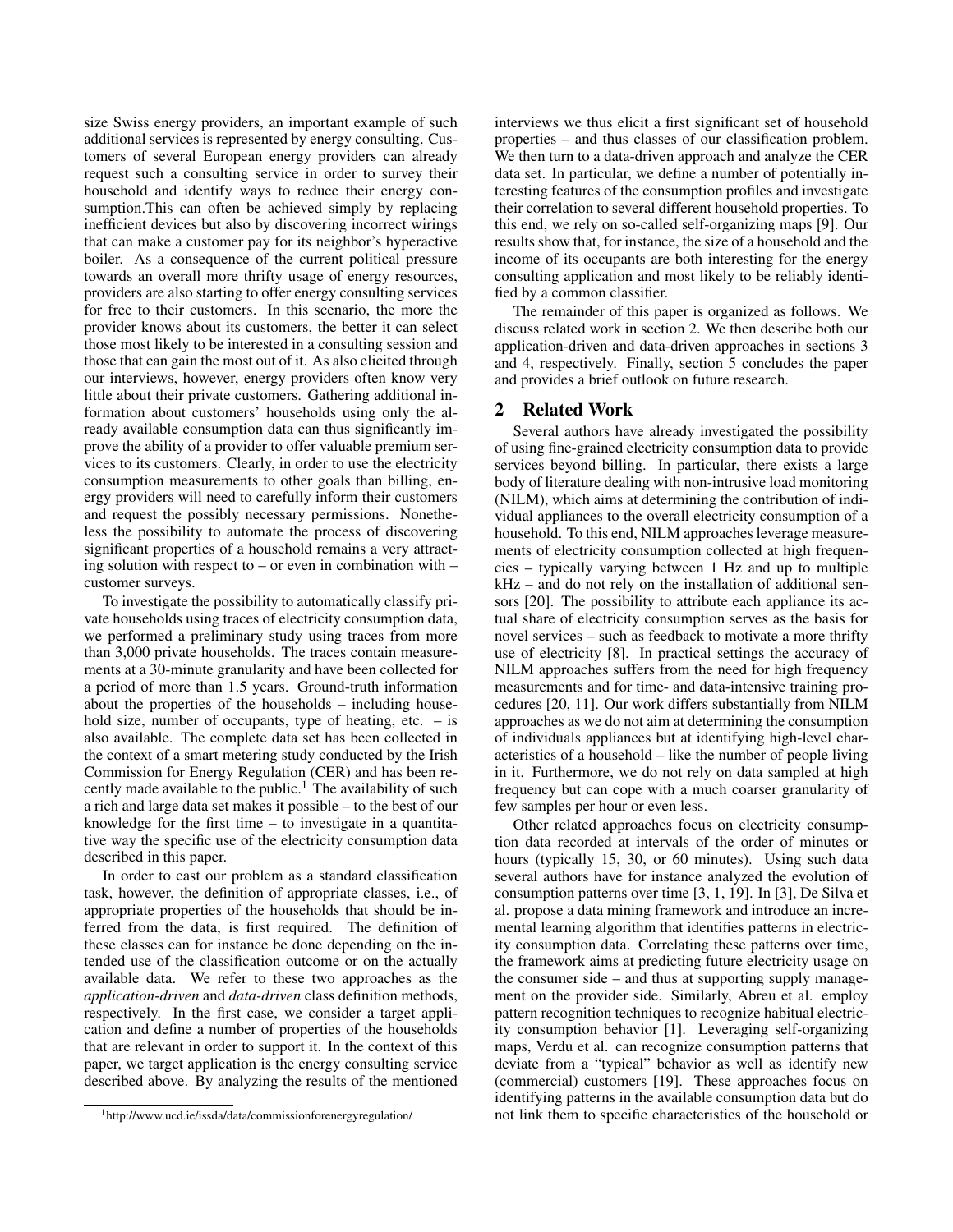commercial building causing the patterns to appear. Furthermore, the results presented in the mentioned and related papers are based on small-scale data sets containing traces from a number of household varying between 5 and 30. Instead, in our work we consider consumption traces from more than 3,000 households.

A number of authors have also investigated the problem of clustering consumers into groups that exhibit similar consumption patterns. Knowledge about the existence and characteristics of such clusters can be used to develop novel tariff schemes, improve network management, or to perform load forecasting. An early example of this class of approaches is provided by Chicco et al. [2], who use consumption traces from 471 customers of an electricity provider to perform automatic clustering. Analyzing the resulting clusters and current tariffs of non-residential customers, the authors detect examples of inefficient billing practices (e.g., in case there is a poor correlation between discriminatory factors and actual load patterns) [2].

Several other related approaches that analyze data sets containing traces about a large number of different consumers rely on so-called self-organizing maps (SOMs) [7, 4, 12, 16, 15]. A SOM is an unsupervised learning method based on neural networks that can be used to automatically extract clusters out of an otherwise unstructured (and unlabeled) set of data. For instance, Figueiredo et al. use SOMs to identify groups of consumers with similar consumption behavior [7]. To this end, electricity consumption traces of 165 households are used to train a SOM and accordingly develop a decision tree. In this way, each household can be assigned to a group (i.e., to a cluster in the map) by following a set of rules specified by the structure of the tree. Dent et al. follow a similar approach but base their analysis on a different data set that consists of hourly measurements of electricity consumption of 93 households in the UK [4]. McLoughlin et al. further investigated the problem of automatically clustering consumers with similar consumption patterns [12]. The data set used in this study is however significantly larger than others previously considered and – although this is not explicitly stated in the paper – is most likely to be the same data that we use for our investigation. These three approaches build clusters using only the plain electricity consumption data thus without computing complex features of the data itself. Instead, Sanchez et al. [16] first compute specific features of the data and then feed the SOM with these features – along with additional information obtained through questionnaires. To perform the experiments presented in section 4 we use a number of the features defined in [16]. In contrast to the approaches discussed above, however, the goal of our work is to derive information about the consumers from the electricity consumption data instead of using this data to build classes of consumers that exhibit similar consumption patterns.

Other authors – notably Rasanen et al. – have made use of very coarse-grained consumption data (annual meter readings) – along with detailed information about properties of the corresponding dwellings – to cluster consumers and offer them dedicated energy saving tips [15]. This approach also relies on SOMs but in this case dwelling properties instead of

electricity consumption data – or features thereof – are used to train the system. Last but not least, Kolter et al. [10] propose a method that leverages knowledge of dwelling properties (e.g., size, insulation, location) to estimate the most likely energy consumption level of a household within the dwelling. This estimation can the be compared against a household's own actual consumption – as well as against that of similar households. Both Kolter et al.'s and Rasanen et al.'s approaches differ from ours as we aim at estimating household properties based on electricity consumption traces instead of using information about the household to estimate aggregated consumption levels.

## 3 Application-driven Analysis

This section describes the results of interviews that we have performed with employees of three medium-size Swiss energy providers. In the context of these interviews, we focused on a specific consumer-tailored service: energy consulting. The goal of the interviews is to elicit the properties of a household whose knowledge is of highest value to a provider that aims at offering an energy consulting service.

Several energy providers already offer their customers an energy consulting service. However, the service is typically not free and only offered upon request of the customer. Energy providers are however subject to an ever increasing political and social pressure to contribute in reducing the overall energy consumption. As also outlined in our interviews, several providers see the possibility to offer free energy consulting services as a practical way to fulfill the mentioned political "mandate" as well as to please customers. Furthermore, in case of a rise in energy prices the providers also expect the number of customers that request an energy consulting service to increase.

Each interview lasted about two hours and focused on five main topics: 1) Identification and selection of customers representing potential targets of energy consulting services; 2) Typical flow of an energy consulting session; 3) Assessment of potential savings; 4) Determination of potential energy savings; 5) Use of outcome of the energy consulting session (both for the customer as well as the provider); 6) Energy consulting in the long-term.

The analysis of these interviews allows us to make the following qualitative considerations. First, the interviewed energy consultants believe that the availability of additional information about the properties of a household can significantly support the preparation and execution of an energy consulting session. Second, in order to offer energy consulting services on a large-scale and in an efficient way, providers must become able to automatically select customers that are most likely to profit from the service. In the remainder of this section, we discuss these considerations in more detail.

# 3.1 Preparation and Execution of Energy Consulting Sessions

As mentioned above the analysis of our interview data shows that energy consultants consider the availability of information about a household valuable when preparing or executing a consulting session. The respondents indicate as particularly valuable properties like the size of the household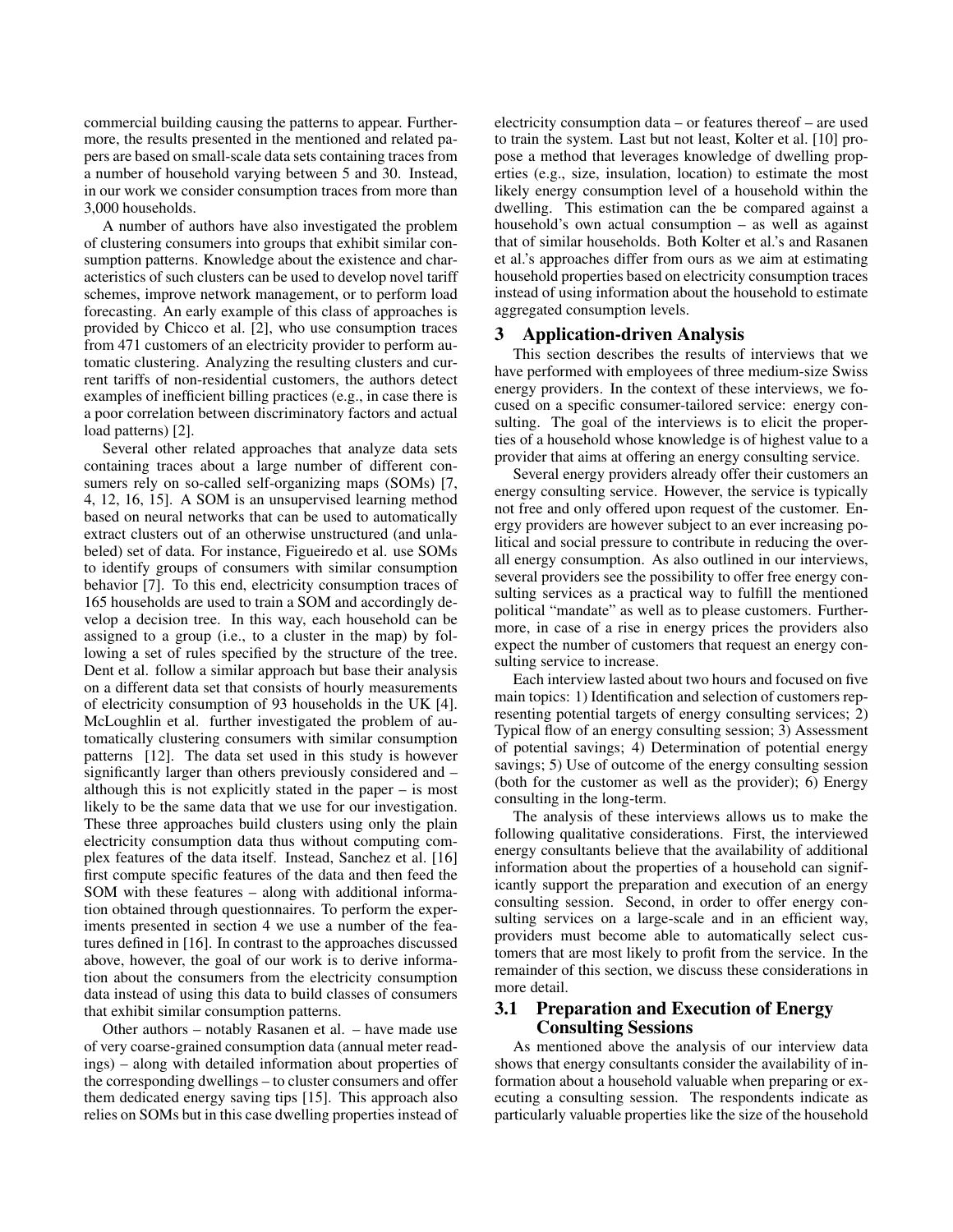– e.g., expressed in terms of floor area –, the number of bedrooms, and the number of adults and children living in the household. All three respondents stress that even rough estimates of these values, combined with available consumption data, enable the consultant to gain a comprehensive picture of the efficiency of the household and to formulate customertailored recommendations. Further properties mentioned by the respondents as particularly valuable include the number and type of electrical appliances present in the household as well as the type of space and water heating.

One of the respondents also notes that hints at potential energy-wasting sources within the household are particularly valuable. Such hints can be obtained by comparing household properties estimated from consumption data with actual properties surveyed with household occupants at the beginning of a consulting session. Interestingly, the respondent also mentioned that about 10% of the private customers served by his company are likely to be affected by wiring errors that might make them pay, for instance, for their neighbor's water heating due to a wrongly connected boiler. The availability of information about household properties makes detection of such flaws much easier for the consultant.

## 3.2 Selection of "High-potential" Customers

In order to make energy consulting services successful, energy providers must become able to identify customers that are likely to be pleased by – and can possibly profit from – such services.

The analysis of our data shows that the interviewed consultants consider two groups of households as particularly interesting targets for an energy consultation: households with a large energy saving potential, and households occupied by certain types of consumers. The first category of households can be identified by looking at high average consumption (e.g., caused by a high number of appliances) as well as the presence of inefficient appliances or of an old infrastructure. The type of heating or cooling used in a household is for instance relevant in order to select "high-potential" customers. As for the second category, one of our respondents points out that retired individuals represent an example of an interesting class of consumers. Indeed, many retired individuals are often ready to invest their time and engage in a consulting session and might be more keen in adapting their consumption behavior. Another of the respondents also indicates "DINK" (Double-Income-No-Kids) households as particularly interesting as their occupants are more likely to invest in renovation measures to improve their energy efficiency.

In summary, our application-driven analysis allows to define the following properties of a household as particularly relevant in order to support energy consulting services: type of employment of the occupants, number of adults/children living in the household, type of space heating, type of water heating, total number of appliances in the household, age of the household dwelling. Whether these characteristics can actually be detected from typical electricity consumption data is discussed in the following section.

#### 4 Data-driven Analysis

The goal of the data-driven analysis presented in this section is to provide a list of household properties that can likely

Table 1. Household properties extracted from the questionnaires accompanying the CER data set.

| (1) Properties related to the occupants of the household  |                |
|-----------------------------------------------------------|----------------|
| Number of adults                                          | #adults        |
| Number of children                                        | #children      |
| Number of adults and children                             | #persons       |
| Adults at home during day                                 | #adults@home   |
| Children at home during day                               | #children@home |
| Persons at home during day                                | #pers@home     |
| Employment of chief income earner                         | employment     |
| Social class of chief income earner                       | soc_class      |
| (2) Properties related to the dwelling                    |                |
| Type of dwelling                                          | type_house     |
| Relationship to property                                  | own_house      |
| Age of building                                           | age_house      |
| Floor area                                                | floor_area     |
| Number of bedrooms                                        | #bedrooms      |
| (3) Properties related to the appliances in the household |                |
| Type of cooking facilities                                | type_cook      |
| Type of water heating                                     | type_water     |
| Type of space heating                                     | type_heat      |
| Number of appliances                                      | #appliances    |
| Percentage of energy saving lamps                         | lighting       |

be automatically detected through the analysis of electricity consumption data. These properties roughly correspond to the classes that will be included in the first prototype of our household classification system. The data-driven analysis also allows us to verify beforehand the existence of an adequately significant overlap between the properties that are interesting for realistic application scenarios – described in the previous section – and those that can most likely be discovered from the data.

Our analysis relies on the publicly available CER data set, a collection of electricity consumption traces from 4,225 private households as well as from 485 non-residential consumers. The traces contain measurements taken at intervals of 30 minutes between July 2009 and December 2010, thus for roughly 1.5 years. The data has been collected as part of the *Smart Metering Electricity Consumer Behaviour Trial (CBT)* carried out between 2008 and 2011 by the Irish Commission for Energy Regulation  $(CER)^2$ . Along with the raw electricity consumption measurements, the data set also contains the answers to questionnaires that have been compiled by the participants of the study before and after the trial. Among other relevant information, these answers reveal a number of interesting properties of the observed households like the number of persons living in the household and their type of employment. Table 1 shows the complete list of properties that we extracted from the questionnaires in order to investigate to what extent they can be inferred from the electricity consumption traces. The experiments presented below are based on a subset of 3,488 out of the 4,225 traces avail-

<sup>2</sup>www.cer.ie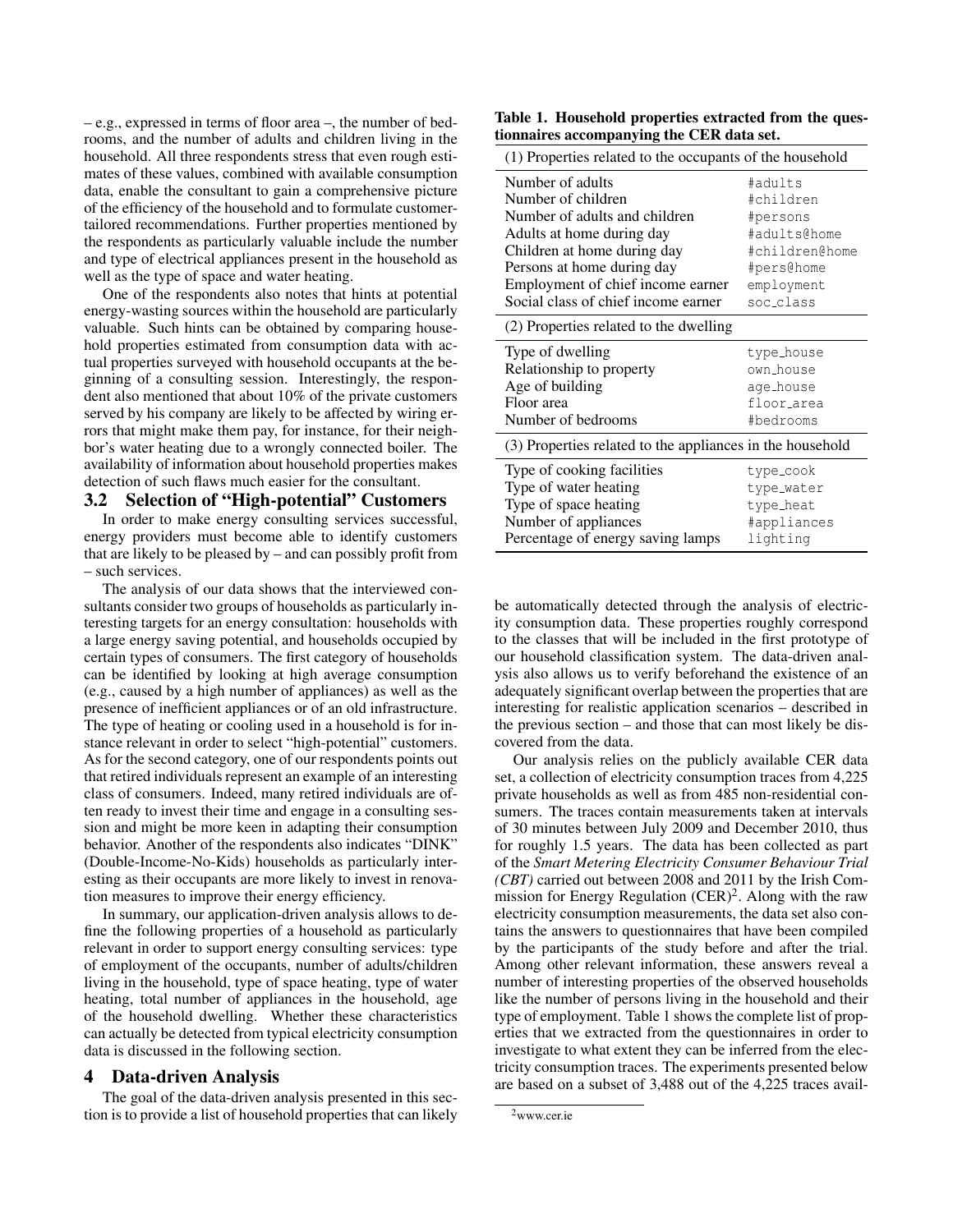able from private households. The neglected data traces are those for which questionnaires answers were not available.

For carrying out our data-driven analysis we utilize a selforganizing map (SOM) – a well-known method to project high dimensional data onto a 2-dimensional space [9]. A SOM is an artificial neural network that relies on unsupervised learning to group input vectors into *regions* of a map. Each vector is assigned to a specific region depending on its Euclidean (or other type of) distance to already mapped vectors. Clustering procedures can then be applied to group vectors within neighboring regions into *clusters*.

In our analysis, the input vectors consist of features we extract from electricity consumption traces. If a large number of households having the same value for a specific property are mapped to the same cluster on the map, we can conclude that it is also possible to classify households according to this property – or class – using electricity data only. We should however point out that this procedure does not provide a classification of the households. Indeed, we use the SOM to explore the data set and to discover which classes are more meaningful to be included in an automatic classification system. The implementation and evaluation of the classification system itself is part of our future work.

Before discussing the results obtained by analyzing the CER data set using a SOM, we first describe the features we have defined to describe the electricity consumption traces.

## 4.1 Feature Extraction

Building and extending upon related work [16, 2, 7], we define features based on consumption values of individual days as well as aggregated over the entire week or over workdays and weekends separately. In particular, we identify 4 groups of features: (1) consumption figures; (2) ratios; (3) temporal properties; (4) statistical properties.

Consumption figures correspond to simple aggregates of the actual consumption values of a household. For instance, the minimum or maximum consumption values of a day or the average consumption within a specific period (e.g., in the morning or during the night) are referred to as consumption figures. Ratios are quotients of average consumption values of different periods of a day. An example is the ratio between the average consumption in the morning and that during lunch-time. Temporal properties describe the time of the day in which certain events occur. Examples include the time where consumption reaches its daily maximum or the time of the day at which a given consumption threshold is exceeded for the first time. Finally, statistical properties allow to capture qualitative characteristics of the consumption curve. For instance, in order to determine how consumption profiles (of the same household) correlate to each other over subsequent days we compute the cross-correlation between these profiles. Table 2 provides a list of all features we define and use in the context of this work. The table also shows the labels (on the right column) we use to indicate the different features. The intervals *morning*, *noon*, *evening*, and *night* are defined as the time periods  $6$  a.m.  $-10$  a.m.,  $10$  a.m.  $-$ 2 p.m., 6 p.m.  $-10$  p.m., and 1 a.m.  $-5$  a.m., respectively.

To perform our experiments we first compute all the features described above for each household. To this end, we use the consumption data corresponding to a single week of

Table 2. List of features used to build the input vectors of the self-organizing map.  $\bar{P}$  denotes the 30-minute mean power samples provided by the data set.

| (1) Consumption figures                                    |                |
|------------------------------------------------------------|----------------|
| $P$ (daily)                                                | c_day          |
| $\bar{P}$ (daily, weekdays only)                           | c_weekday      |
| $\overline{P}$ (daily, weekend only)                       | c_weekend      |
| $\bar{P}$ for (6 p.m. – 10 p.m.)                           | c_evening      |
| $\bar{P}$ for (6 a.m. – 10 a.m.)                           | c_morning      |
| $\bar{P}$ for (1 a.m. $-5$ a.m.)                           | c_night        |
| $\bar{P}$ for (10 a.m. – 2 p.m.)                           | c_noon         |
| Maximum of $\bar{P}$                                       | c_max          |
| Minimum of $\bar{P}$                                       | c_min          |
| (2) Ratios                                                 |                |
| Mean $\bar{P}$ over maximum $\bar{P}$                      | r_mean/max     |
| Minimum $\bar{P}$ over mean $\bar{P}$                      | r_min/mean     |
| c_night / c_day                                            | r_night/day    |
| c_morning/c_noon                                           | r_morning/noon |
| c_evening / c_noon                                         | r_evening/noon |
| (3) Temporal properties                                    |                |
| First time $\bar{P} > 1$ kW                                | t_above_1kw    |
| First time $\bar{P} > 2kW$                                 | t_above_2kw    |
| First time $\bar{P}$ reaches maximum                       | t_daily_max    |
| Period for which $\bar{P}$ > mean                          | t_above_mean   |
| (4) Statistical properties                                 |                |
| Variance                                                   | s_variance     |
| $\sum ( \bar{P}_t - \bar{P}_{t-1} )$ for all t             | s_diff         |
| Cross-correlation of subsequent days                       | s_x-corr       |
| # $\bar{P}$ with $(\bar{P}_t - \bar{P}_{t\pm 1} > 0.2$ kW) | s_num_peaks    |



Figure 1. Clusters obtained when training the SOM using input vectors that contain all the features listed in table 2.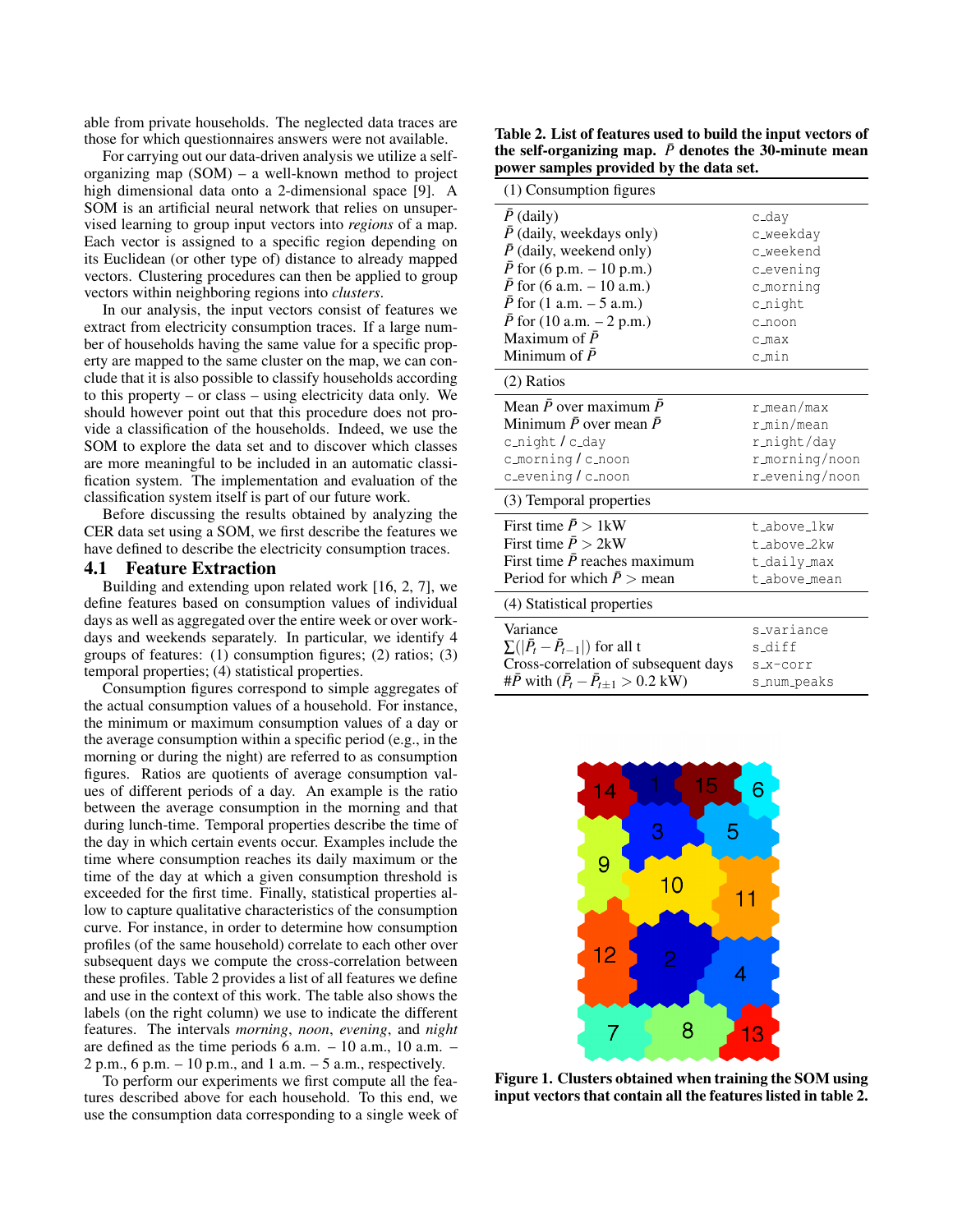

hold (*employment* property).





Figure 2. Distribution of selected household properties over the different clusters.

the CER trial. We then normalize the values of the features using the unit variance scaling method [17]. This normalization is necessary since we use the computed features as the components of the input vectors of a SOM. In particular, we use the Euclidean distance as the function that determines the distance between different input vectors and, thus, their position on the SOM. Due to their different nature these features might however exhibit values of very different magnitude. Without normalization, features with large absolute values would thus bias the computation of the Euclidean distance between input vectors and "mask" the effect of features with small(er) magnitudes [17].

# 4.2 Using SOMs to Discover Interesting Household Properties

To implement the SOM we use the *SOM Toolbox 2.0* developed for Matlab by researchers at the Helsinki University of Technology.<sup>3</sup> This tool automatically determines the final number of clusters into which the input data is grouped. In particular, it determines a first set of regions on the map using all the input vectors and then applies a k-clustering filter to balance the map and reduce the total number of regions.

Figure 1 shows the map resulting from feeding the SOM with input vectors that contain all the features listed in table 2 as their components. The input vectors are grouped in 15 clusters. All clusters are of about the same size and contain roughly the same number of households.

While figure 1 displays the final output of the SOM, it

does not allow to draw the conclusions we are actually interested in, i.e., if the features computed on the electricity consumption data actually cause households with similar properties to get "naturally" grouped together on the map. To analyze this aspect we can display the percentage of households that exhibit a specific property in each of the clusters identified by the SOM. Figure 2(a), for instance, displays these percentages for the property *employment*, which describes the employment state of the chief income earner (CIE) of the household. The plot shows that the CIEs of about 80% of the households assigned to clusters 7, 9, and 12 are employed, while this percentage decreases to about 30% for clusters 15, 10, and 3. This means that the employment status of the CIE is a property that can likely be discovered from the data, as it is distributed unevenly over the different clusters. In contrast to this, the percentage of households that have a time-controlled water heating is nearly the same in all clusters, as shown in figure 2(b). This means that using the set of features we have defined it is most likely not possible to determine automatically whether a household has a timecontrolled water heating or not. Similarly, figure 2(d) also shows that the property *own house*, which tells whether the occupants of the household are also its owners, can hardly be distinguished according to the clustering provided by the SOM. On the other side, figure 2(c) shows that detecting whether a household has a number of appliances higher than a given threshold might indeed be possible, although not straightforward. In particular, about 80% of the households included in cluster 15 have less than 6 appliances. In con-

<sup>3</sup>www.cis.hut.fi/somtoolbox/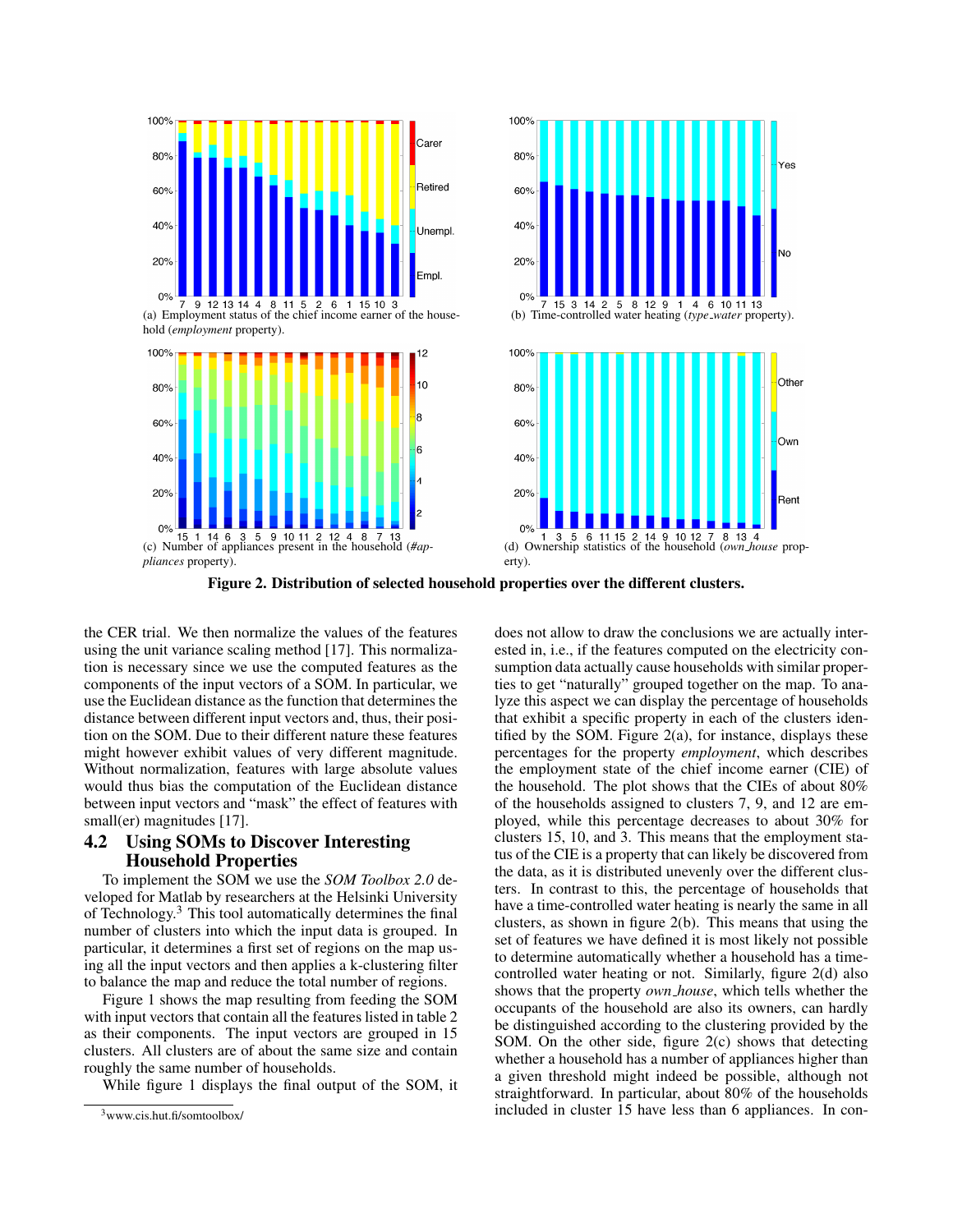

Figure 3. Component planes of a subset of the features used to train the SOM.

trast to this, nearly all of the households included in cluster 13 have more than 4 appliances. The results obtained by analyzing the plots relative to all other properties defined in table 1 are not reported here due to space constraints.

As an outcome of our data-driven analysis we can conclude that the following properties are most likely to be inferable from electricity consumption data: *employment*, *type cook*, *#bedrooms*, *floor area*, *soc class*, *#pers@home*, *#persons*, *#appliances*. We thus argue that by applying standard classification techniques to electricity consumption data, it is possible to automatically classify private households according to these properties. The implementation of such a classification system is part of our future work. The other properties listed in table 1 that are not mentioned here appear accordingly less likely to be automatically detectable using electricity consumption data.

## 4.3 Component Planes and Feature Selection

To further analyze the clustering performance of the SOM it is also interesting to observe the so-called *component planes*. A component plane displays how a single feature is distributed over the map or, equivalently, how the feature contributes to the final shape of the map. For instance, the upper left plot in figure 3 shows the component plane relative to the feature *c day*, which represents the daily electricity consumption of a household. A different color corresponds to a different value of the feature (as indicated by the color bar on the right of each plot). The plot shows that households with a low average consumption are assigned to the top of the map while households with high consumption tend to cluster on the lower right corner. A far less regular distribution is instead exhibited by the component plane relative to the feature *t daily max* – also shown in figure 3 – which describes the time of the day at which the maximal value of electricity consumption is reached. Figure 3 displays other examples of features with fairly regular (*c morning*, *c weekday*, *c weekend*, *s variance*, *r mean/max*, *r min/mean*, *r night/day*, *r evening/noon*) or quite irregular (*s x-corr*, *t above mean*) component planes.

Features whose component planes exhibit a "regular" dis-

tribution over the map are likely to induce a similarly regular structure on the overall map, which is the map that results from a combination of all component planes. In contrast, an "irregular" component plane indicates a feature that does not succeed in inducing a regular clustering. This observation can be used to select a subset of the features that can help improving the final classification results. For instance, training the SOM using only the features with a regular distribution results in a map with only 3 clusters instead of the 15 obtained in the first experiment. Whether this also helps improving the final household classification results will be evaluated in our future work. However, the results obtained observing the component planes of the SOM offer valuable hints to identify the set of features that should first be considered when setting up our envisioned classification system.

## 4.4 Selection of Household Groups

Recalling the results from our interview sessions with the energy consultants, it is also of high interest to energy providers to select "high-potential" households among all customers. Our data-driven investigation shows that properties *employment* and *#appliances* are distributed unevenly over the different clusters of the SOM. We thus further explore our SOM-based analysis to enable the selection of households that very likely have an employed CIE or more than 6 appliances. To this end, we leverage the SOM trained with electricity consumption data as described above. Scanning the SOM we subsequently add households to groups based on their position on the SOM. To determine households whose chief income earner (CIE) is most likely employed, we scan the SOM from the left to the right. This direction is motivated by the fact that clusters that contain households with an employed CIE are located at the left of the SOM depicted in figure 1. Also, this is how features related to consumption ratios (e.g., *r evening/noon*) – indicating employment – are directed in the component planes. Similarly, we scan the map from the bottom to the top to identify households with a large number of appliances.

To evaluate this household selection method we scan the map two times, adding households to group 1 (by scanning